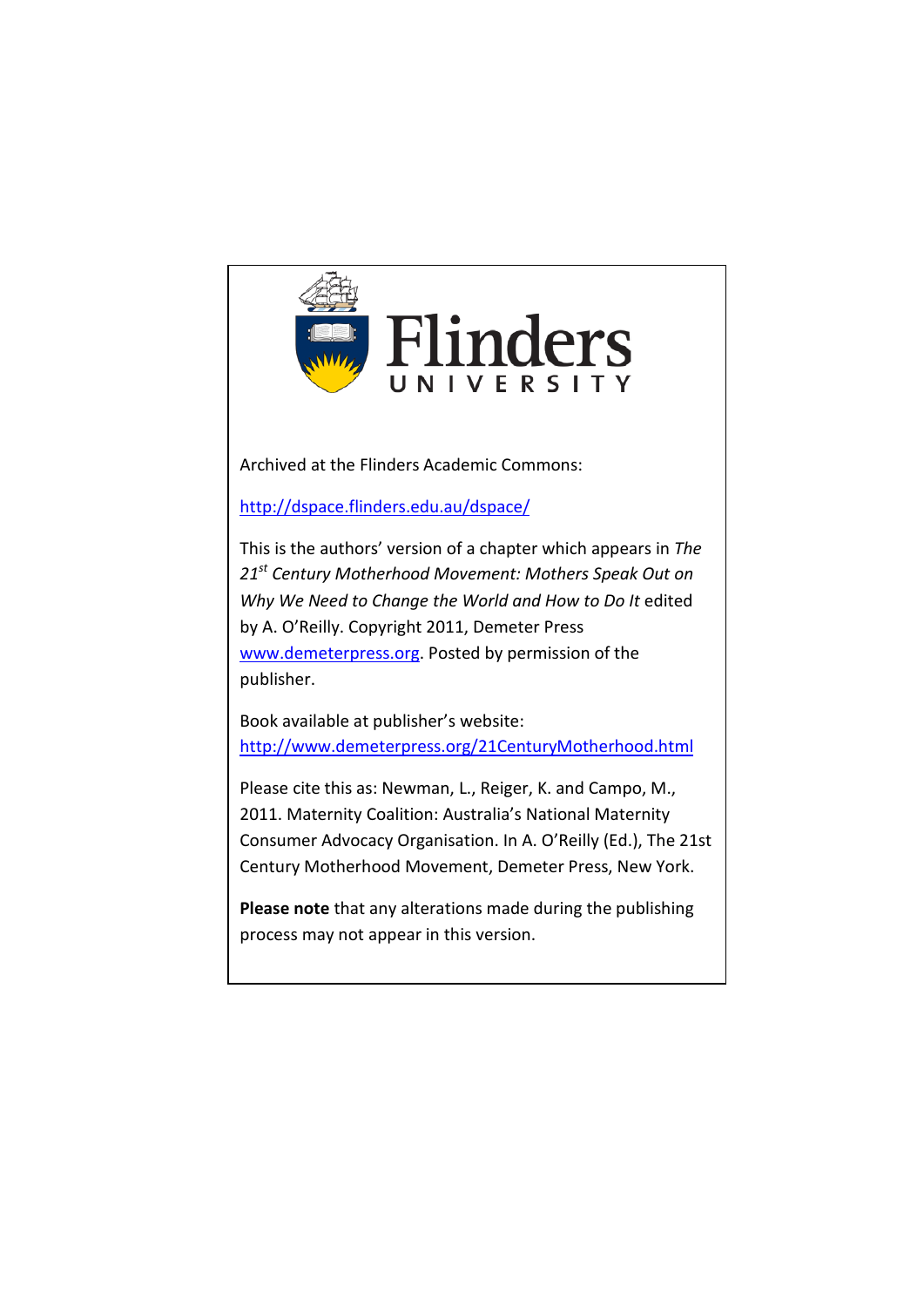#### **Maternity Coalition: Australia's National Maternity Consumer Advocacy Organization**

AUTHORS: Lareen Newman, Kerreen Reiger, Monica Campo

This is the Author Pre-Print version of the following original chapter:

Newman L, Reiger K, Campo M (2011), 'Maternity Coalition: Australia's National Maternity Consumer Advocacy Organisation', Chapter in A O'Reilly (Ed), *The 21st Century Motherhood Movement,* Demeter Press, New York.

#### **Author biographies:**

**Dr Lareen Newman** has been involved in maternity consumer groups and birth choices education since 1996. She was State President of Maternity Coalition in South Australia from 2005 to 2010 and has been consumer representative to various hospital and midwifery education committees. She is a senior social health researcher at Flinders University.

**A/Prof Kerreen Reiger** was instrumental in founding Maternity Coalition in the late 1980s and has written widely on maternity service provision and mothers' organisations, and on family change and gender issues. She teaches Sociology at La Trobe University and continues to research relationships between mothers and health professionals.

**Monica Campo** has been involved in Maternity Coalition and other consumer birth groups since 2004. She is currently completing her doctoral thesis at La Trobe University which examines obstetric hegemony and contemporary childbirth discourses.

#### **Introduction**

This chapter tells the story of the Maternity Coalition (MC), an Australian advocacy organization which represents an often 'forgotten' strand of the women's movement — the maternalist feminist emphasis on reclaiming women's rights in birth and breastfeeding (Reiger *Our Bodies*). Having originated in the late 1980s to lobby state government inquiries for improved maternity services in the Australian states of New South Wales (NSW) and Victoria, by 2008 the organization was established nationally and was acknowledged as a key stakeholder in the incoming federal government's agenda for improving maternity care. This chapter first examines how the Maternity Coalition developed, its rationale and mothering discourse, and then considers challenges which the organization faces in the early 21<sup>st</sup> century. Developing from a state-based to a national organization, MC faces internal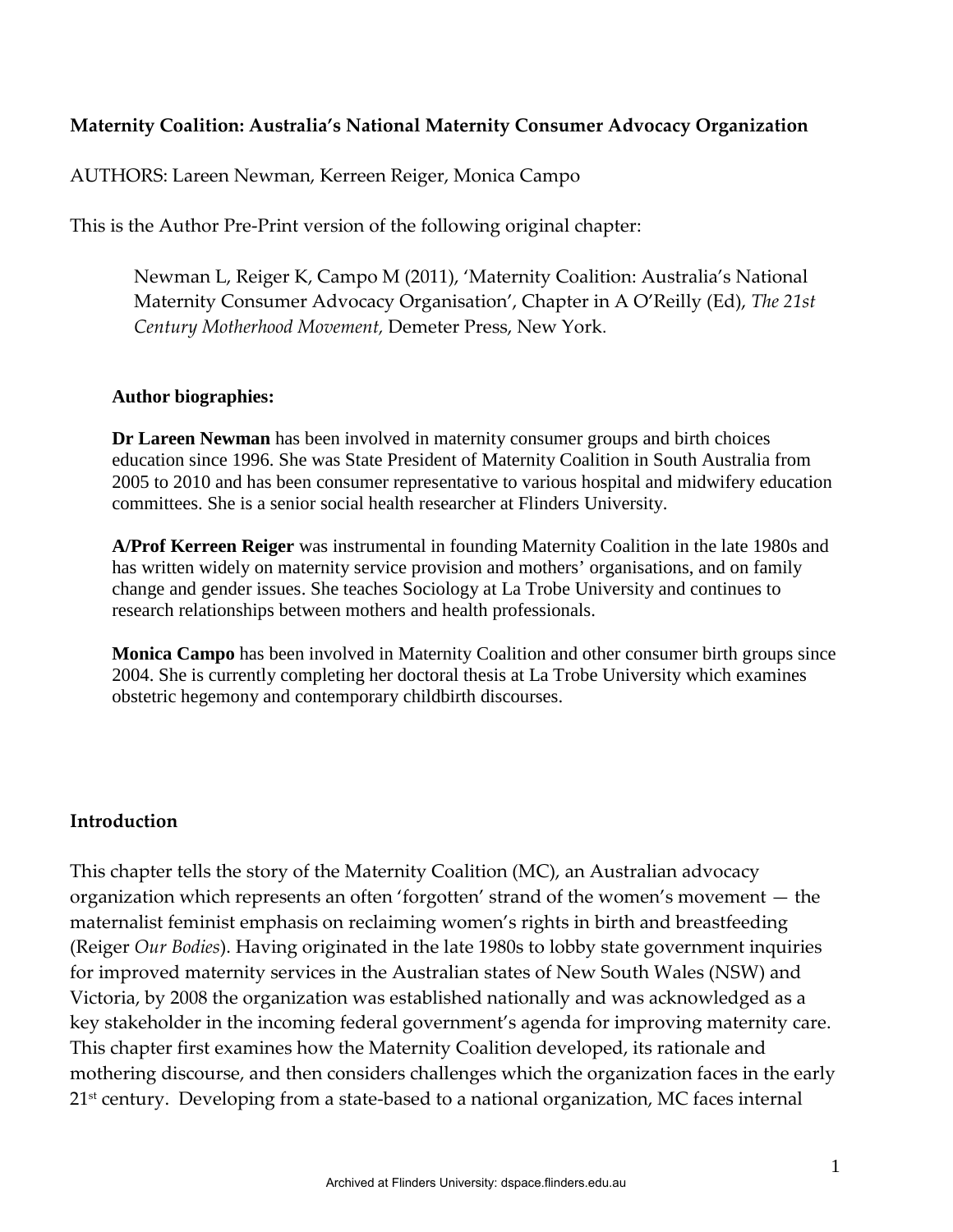sustainability difficulties in terms of communicating and managing a voluntary organization mostly comprised of busy young mothers. The external challenges are also considerable— MC aims to change the entrenched system of maternity services but in a cultural context which values technology and professional expertise and a political economic context in which the medical profession holds significant power. Nonetheless, Australia's Maternity Coalition has achieved a national profile and credibility, bringing women's rights to options and optimal care in birth to public attention at a level not achieved in many comparable countries.

## **History, purpose and philosophy**

In the 1980s several developments laid the groundwork for what would emerge as the Maternity Coalition (MC). Childbirth groups supporting normal birth and decrying excessive medicalization in maternity care had been established in Australia from the late 1960s, rapidly expanding in the 1970s in the context of the women's movement. In Australia, and to a lesser extent elsewhere, childbirth education, homebirth and breastfeeding support groups, of mostly white and middle class women, formed a separate 'movement' to the mainstream feminist women's health movement. The movement is best interpreted as maternalist; that is, emphasizing women's embodied knowledge and mothering roles (Reiger *Reconceiving Citizenship; Our Bodies).* MC as an organization went further than support groups, developing a more political role primarily focused on advocacy for improved maternity care. How MC has interpreted that mission has varied locally but reflects its beginnings in political activities around the government reviews of birthing services in the states of NSW and Victoria in the late 1980s. In exploring key factors that have shaped the organization's philosophy and purpose, the following discussion also reveals wider social and organizational challenges facing the international movement to 'reclaim' women's autonomy in childbirth (Goer).

MC began in mid-1988 as a Task Force of a Sydney-based consumer group, Maternity Alliance (MA). MA had commenced in June 1987 in response to the need for effective, rather than tokenistic, consumer input into the NSW review of obstetrics (the Shearman Review). MA's stress was on being a *consumer* organization, reflecting the influence of the recently developed Consumer Health Forum. The Alliance achieved two consumer representatives and a midwife on the NSW review. Responding to the initiative of MA representatives, a specific Victorian group formed to lobby the Birthing Services Review (BSR). The background to the Review already lay in local activism, especially through the direct precursor to what became MC—Mothers & Midwives Action (MAMA). MAMA had gained political support for maternity reform from key women politicians and from feminist health bureaucrats, and problems with perinatal care had been identified by the *Why Women's Health* report in 1985 (Reiger). The Victorian Taskforce of MA initially focused on forming a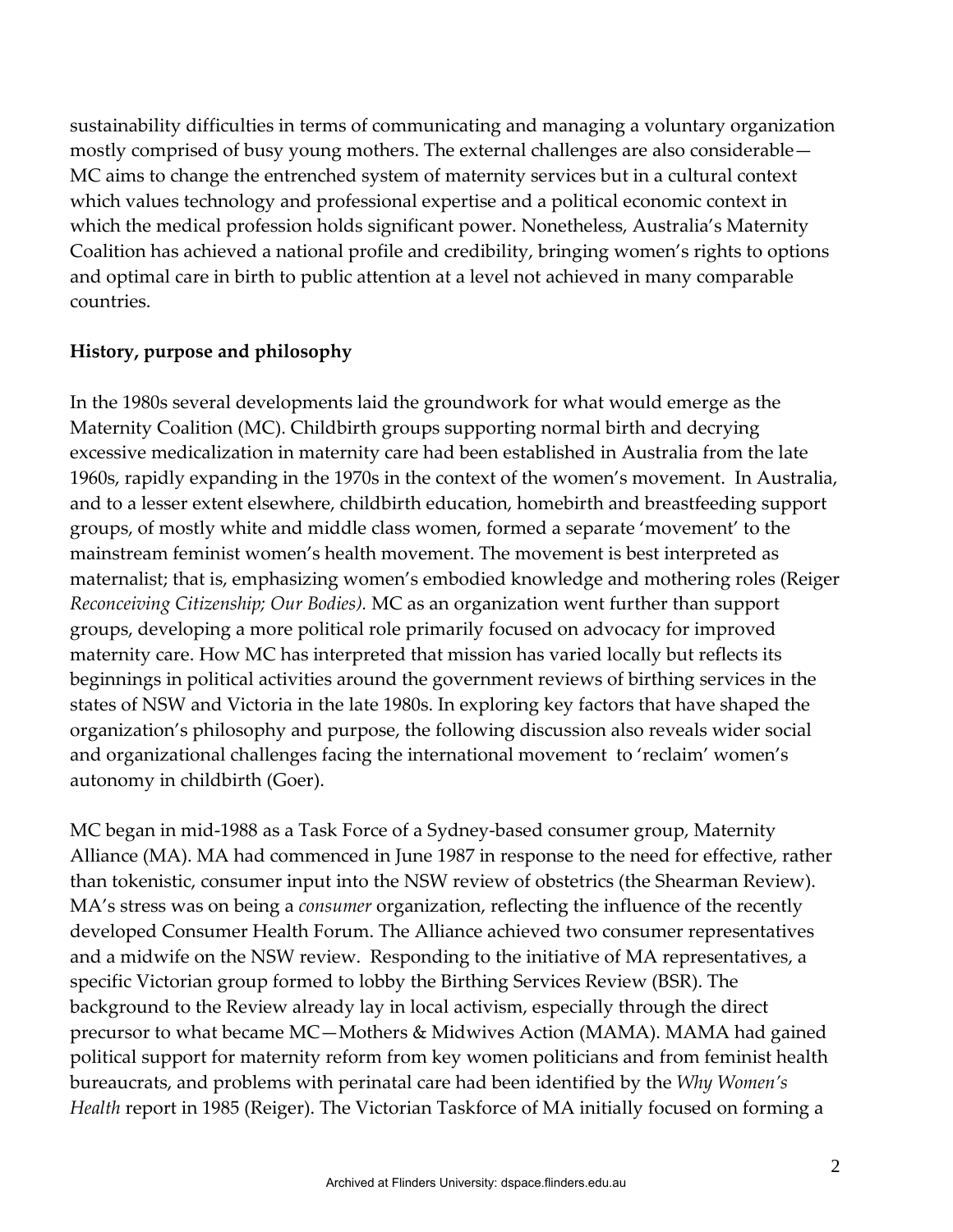flexible umbrella group to prepare a major submission, and succeeded in getting the message out to women that the review team wanted to hear a broad range of voices. A variety of skills and backgrounds contributed to effective action: Gennie MacGregor from MAMA understood the background politics, and Irene Shaw was a member of the Review consultative group but also a childbirth educator and researcher of the birth centre movement. Along with homebirth groups, the involvement of those supporting technological birth, including multiple birth and neonatal death support groups, led to some lively debates over changing birth practices to better benefit women.

In the process of engaging with the Review, the Victorian Task Force moved away from Maternity Alliance (MA) primarily over philosophical differences of opinion about organizational processes. The MA general committee strongly held the position that professionals could not hold office in a 'consumer' organization and also discouraged actual branches, preferring only informal flexible groups. In Victoria, while midwives were not strongly involved in the Task Force itself, they were essential participants in the precursor organization MAMA, which emphasized mothers' and midwives' shared interests in changing the system of maternity care. Maternity Coalition then also encouraged a *coalition* of women and midwives. While it formed as an umbrella group in which smaller organizations retained independence and freedom such as in local networking, MC sought a coherent organizational direction based on advocacy.

In the early-mid 1990s MC's main focus was on promoting the outcome of the Victorian review. The review report, *Having a Baby in Victoria* (1990) gave strong policy support to implementing the concept of women-centered and family-friendly care, such as through family birth centers and an increased professional role for the (then nurse-trained) midwives staffing the hospital system, as well as the few working independently in community-based practice. Midwives had begun to develop new professional networks and heightened consciousness of the need for system change and to practice more autonomously than as obstetric nurses. Nationally, maternity reform was also given formal legitimacy during the 1990s, first in NSW and Victoria, then later in Western Australia and South Australia and at federal level (Reiger, *Neoliberal quickstep*). While Queensland came later to this process, it was home to important advocacy groups, especially the Home Midwifery Association which developed a complex network of homebirth groups. In sum then, the mandate of MC was to promote change within the maternity care system and to use community gatherings to bring attention to problems faced by women as new mothers. In its role of watchdog over the slow implementation of reform, MC in Victoria developed not only as a support group but also as a formal organization which was increasingly seen by health managers and bureaucrats as credible and representative in lobbying. MC remained small in terms of direct membership, but the largely Melbourne-based group developed a constitution in 1991, and incorporated as a charitable organization which provided the basis for later geographical expansion.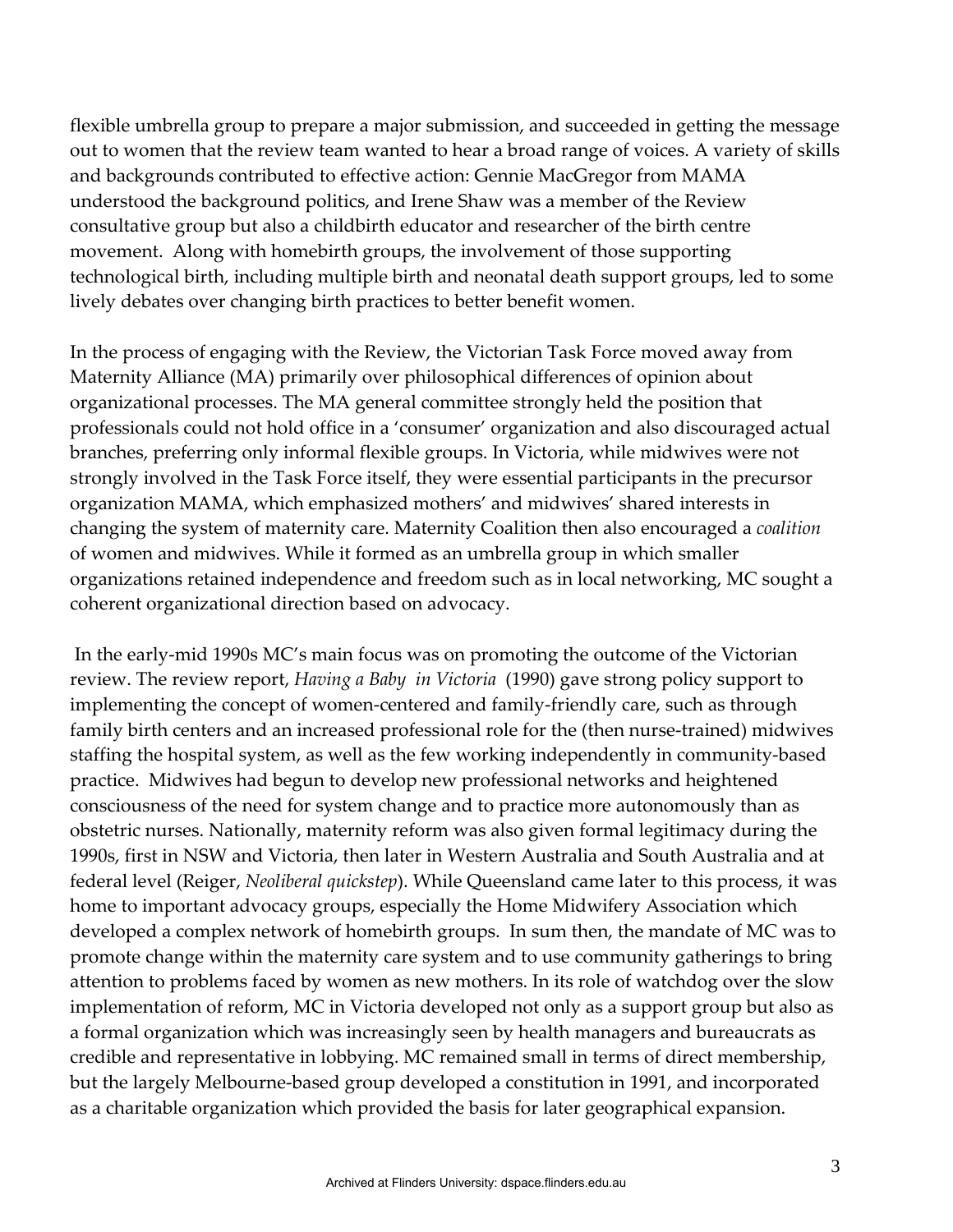The working committee of MC was bound by commitment to the social value of mothering, as both physiological and social process. Close personal ties were forged over several years: as a community with a shared interest in women's lives as mothers, MC brought old and new members together, more babies arrived, toddlers grew into teenagers, marriages dissolved and families re-formed, and women's paid jobs had to be juggled. Informal monthly meetings were held over weekend lunches, often in a members' home or later in community locations, in a largely unsuccessful effort to become more socially inclusive. MC membership however, has unfortunately remained predominantly white middle class, albeit with the goal of working for improvements to benefit *all* women. Regular MC meetings were eventually arranged to overlap over lunch with meetings of Midwives in Private Practice, bringing some midwives and MC mothers together in a shared agenda. Compared with the emphasis on 'intensive mothering' common in some homebirth and breastfeeding groups, a fairly pragmatic approach to styles of mothering and managing paid work became accepted in MC, possibly reflecting diverse interests of professional women, including midwives. Commitment to promoting normal physiological birth and to supporting breastfeeding has remained the taken-for-granted basis of MC's philosophy.

By the mid-1990s the goals and philosophy of MC were formally articulated, becoming refined over time as follows:

*Maternity Coalition is a national non-profit, non-political and non-sectarian consumer advocacy organization in Australia. The organization acts as an umbrella to bring together support groups and individuals for effective lobbying, information sharing, networking and support in maternity services across Australia. It works to unite women in their efforts and to share skills and resources to achieve beneficial changes in the health care system in the interests of improving birthing services. It was developed to support both consumer and midwife participation at all levels of health policy planning, decision-making and service delivery.* 

The philosophy of the Maternity Coalition is to:

- *encourage a woman-centered approach to the birth process;*
- *regard pregnancy and childbirth as normal physiological processes, not illnesses;*
- *stress the social, cultural and psychological factors influencing childbirth;*
- *support midwives as the primary caregivers for women in normal birth;*
- *emphasize women's rights to make informed choices about their caregiver and place of birth;*
- *promote continuous assessment and critical evaluation of technologies used in maternity care;*
- *support the development of services sensitive to women's varied cultural and physical needs.* (Source: www.maternitycoalition.org.au)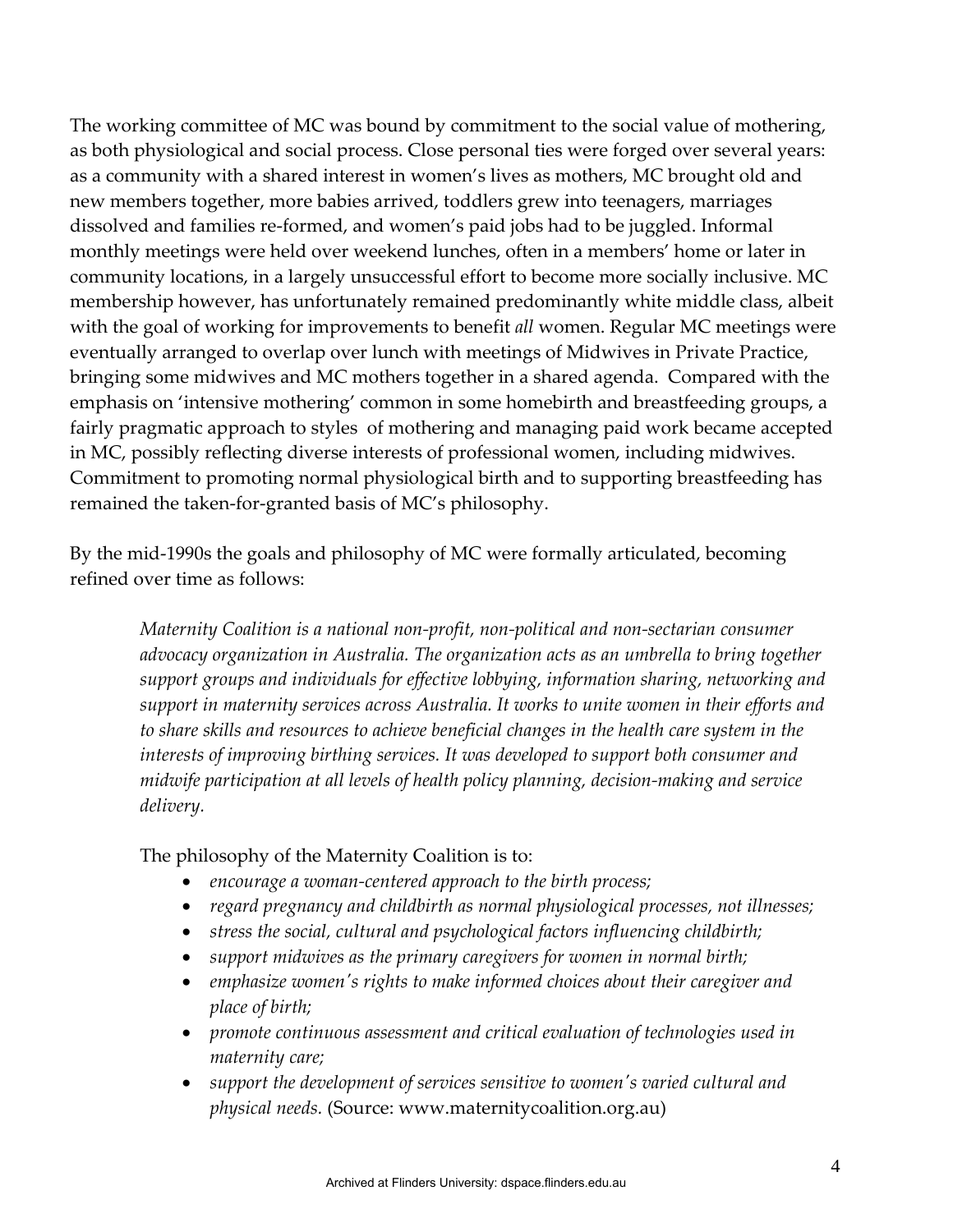As the organization grew into the later 1990s, the MC journal *Birth Matters* was inaugurated in April 1997 by founding member Irene Shaw to offer a steady flow of information-sharing as a base for further advocacy action. Early issues, in a similar way to more recent ones, report frustration at the difficulty of changing hospital practices in spite of MC submissions and contributions to government consultations and committees. They have also regularly included birth stories and articles on what is often now termed 'gentle' or 'natural' mothering. New people coming onto the MC committee increased the passion and energy for political advocacy efforts, soon seeking to expand MC's work beyond Victoria as networking increased. In a cultural environment where health awareness was becoming more common, then president Robyn Payne established the 'Choices for Childbirth' public birth information series in Melbourne in 1999, with similar programs emerging in other areas. Under Robyn's leadership the governance of MC continued to be reviewed to maintain a range of skills and interests in the organization, including balancing mothers and midwives in formal positions. For many years, MC successfully managed the possible conflicts between their interests, involving midwives on the committee such as Jenny Parratt as treasurer and Joy Johnston in editing *Birth Matters*. Although the MC Management Committee recognized that a more socially and culturally diverse community base of women was desirable, MC's mandate was an umbrella group to advocate at various levels for improved maternity services. To this end, bringing new members on board slowly was regarded as important, allowing them to become familiar with the enormous and increasing range of information about birth and maternity care, the local policy context, and the culture and principles of MC which had gained it considerable legitimacy with health professionals and bureaucrats.

#### **Maternity Coalition in the 21st century**

By the 2000s members from other states were seeking expansion of MC in light of developments in their own states and at federal government level. The midwifery profession was also mobilizing for change through conferences and the nationally funded Australian Midwifery Action Research project. In several Australian states this was a period of major shake-up in the health sector, including closures of rural units, and community concern about the health implications of policies promoting early discharge after birth but with a decline in maternal and child health support. In a conscious effort to expand, the Victorian MC committee supported its relatively new Canberra members Barb Vernon and Justine Caines to attend the annual MC meeting in Melbourne in November 2001. They accepted an invitation to stand as, respectively, MC President and Media Officer, and a new era of development began. A period of major advance for MC as an increasingly national voluntary organization was made possible both by members' increased access to information technologies, and by a political climate in which midwifery was becoming more assertive as a profession and health departments somewhat more responsive to consumer advocacy.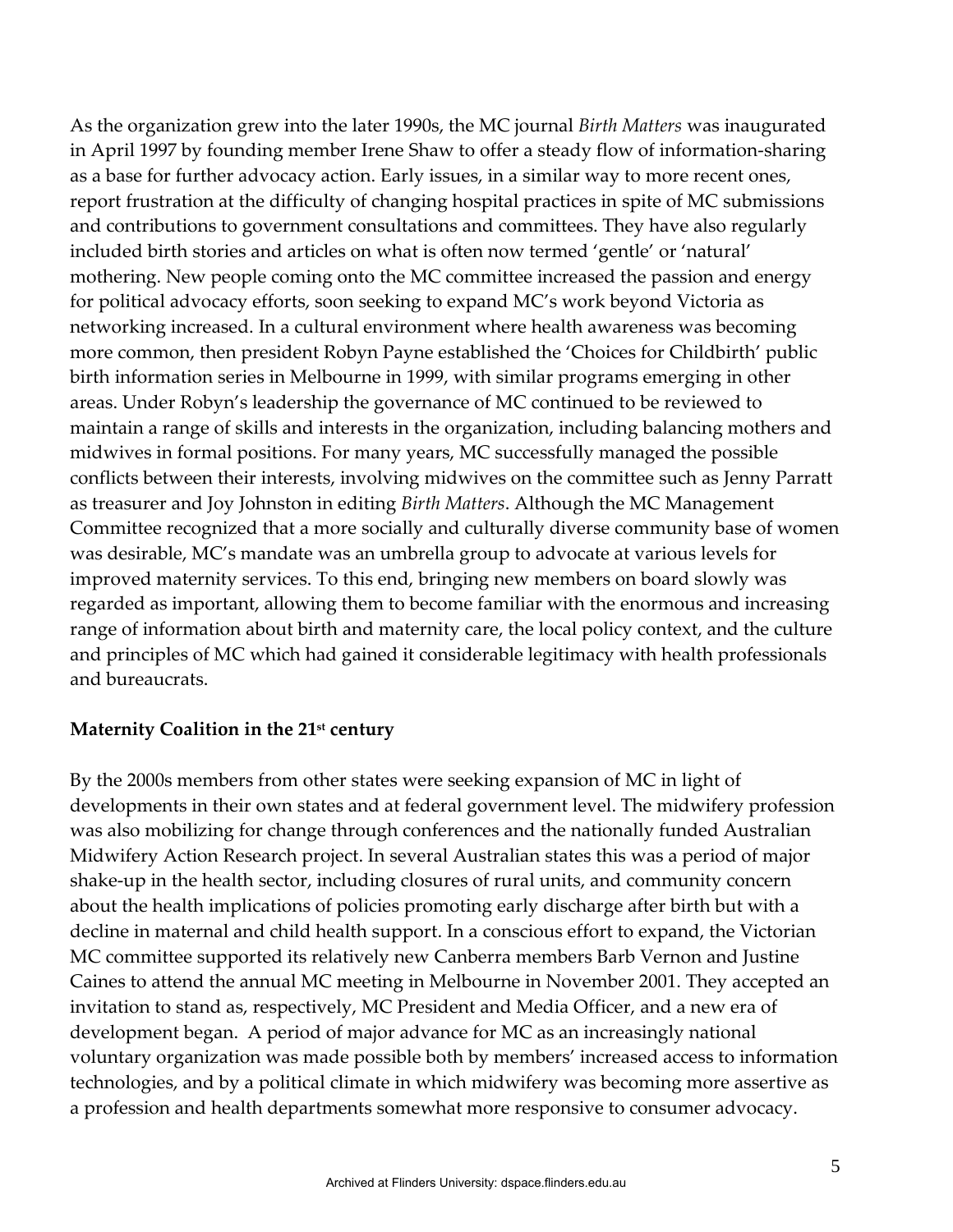# *Going national: the National Maternity Action Plan*

The first real blueprint for overall reform of Australia's maternity services—the National Maternity Action Plan (NMAP) — was developed by a coalition of groups, notably by MC's revitalized leadership team along with the Australian Society of Independent Midwives, and Community Midwifery WA [\(http://www.maternitycoalition.org.au/nmap.html\)](http://www.maternitycoalition.org.au/nmap.html) The NMAP greatly extended MC's agenda and profile. It strongly emphasized women's right to choose a known midwife to care for them throughout pregnancy, birth and the first few weeks after birth as both the optimal model of evidence-based care (Sakala and Corry) and as a human right of women in reproduction.

Advancing the seemingly radical agenda of NMAP— that is seeking to challenge the obstetric-led maternity care system —attracted professional and political attention and gave MC increased visibility. By the mid- to late 2000s MC was firmly established with a local president and one or more branches in every state and territory, although patterns of local activity varied. In Queensland, local advocacy efforts placed maternity reform on the political agenda for the first time and established MC as an articulate voice. In some states many of the more active MC members were also active members of other groups with a similar purpose and philosophy, with MC acting as an effective umbrella organization, channeling information between state and national levels. This meant easier planning of joint events such as public birth information nights, and shared efforts in promoting normal birth and midwifery care (e.g. at regional Parents & Babies Expos), while state groups could still be involved in national reform campaigns. On the other hand, in other states MC was *the*  main organization and benefited from having just one broad membership base. As MC's profile and credibility increased, MC members were also invited by many local health departments, hospitals and midwifery educators to sit on various committees as consumer representatives. MC also gained valuable support in some states from local politicians, particularly women politicians, who were sympathetic to its cause and who offered some opportunities to meet Ministers, or helped MC executive members build their understanding of how to effectively advocate to politicians.

## **Organizational challenges and future directions**

MC continues to face challenges in two main areas: first, the *internal* issues associated with sustaining a national organization run totally by volunteers and, second, *external* issues associated with advocating physiologically normal birth within a professional and political environment which continues to resist fundamental change to the mainstream system of medicalized birth. In view of both sets of challenges, it is hardly surprising that tensions and struggles regarding the focus, philosophy and strategies of the group continue to generate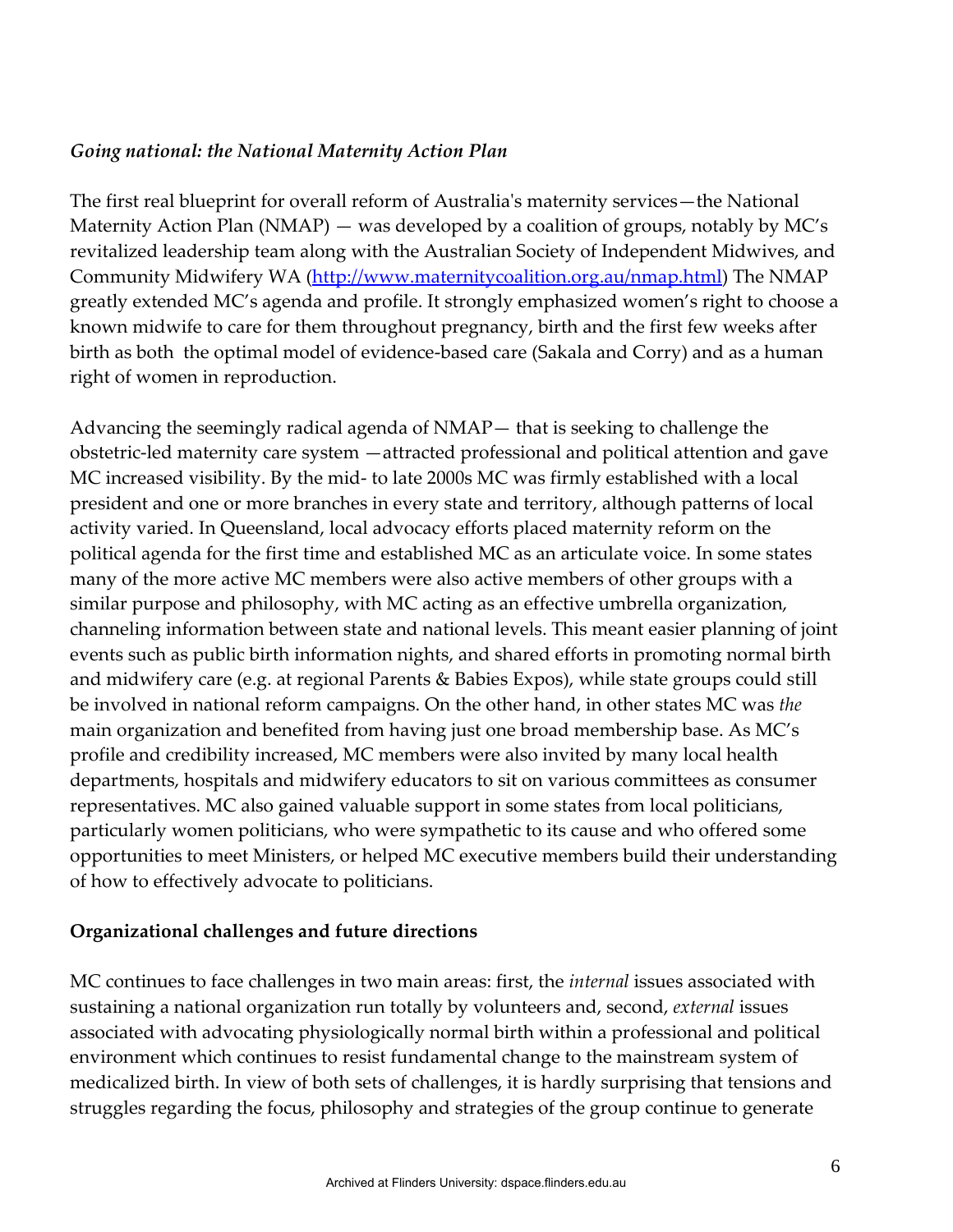internal tension and test the strength of purpose and connectedness which motivates mostly mothers, but a few men also, to belong to MC.

## *Internal organizational challenges*

As MC grew beyond the initial one or two states, it faced challenges because its internal organizational processes and structures no longer met the needs of what was becoming a national organization. By 2007 several unresolved issues started to stand in the way of further expansion. Accordingly a small Federal government grant was sought and obtained by then national MC President, Louise Hartley. This allowed MC to bring state/territory presidents and other delegates face-to-face in two workshops to discuss the mission and strategies to move the organization effectively into the 21<sup>st</sup> century. Several structural challenges had to be addressed, especially relationships between national, state and regional branches, with emerging local grassroots entities, and with midwifery organizations.

The 'Choices for Childbirth' public education seminars and, more latterly, the 'BaBS Birth & Babies' mother's support groups were never officially included in the organizational accountability and reporting structures. Furthermore, in states where MC is not the sole maternity consumer advocacy organization, diverse groups often have different philosophical or strategic focus points, such as homebirth advocacy (including the practice of 'free birth'), caesarean birth awareness, or community antenatal education. Their different views of mothering in turn affect their capacity to work together or to attract a broader range of mothers. Some groups, for example, have an additional focus on radical feminist activism, 'attachment parenting' and extended breastfeeding, and on organic foods, natural clothing and natural living. As they vary in their self- identification, some therefore prefer to remain small and independent.

All local groups work to improve maternity services and experiences for women, especially valuing and promoting midwifery services. Although MC started as an explicit collaboration between birthing women and midwives, by the mid-2000s, as midwives established a heightened sense of professional identity, state authorities, and some members, encouraged the discursive positioning of MC more specifically as a health *consumer* organization. Whilst the 'mothers-midwives coalition' remains important, it has therefore become less pivotal to MC organizational identity and the balance between focusing on midwifery interests and 'consumer' issues has remained controversial. The diverse community-based birthing groups have nonetheless continued to work successfully with midwives on many occasions to run public events either under a local banner or under the MC banner. In several locations in 2007-8, shared events included for example screenings of the Ricki Lake documentary film *The Business of Being Born*, and a protest outside the federal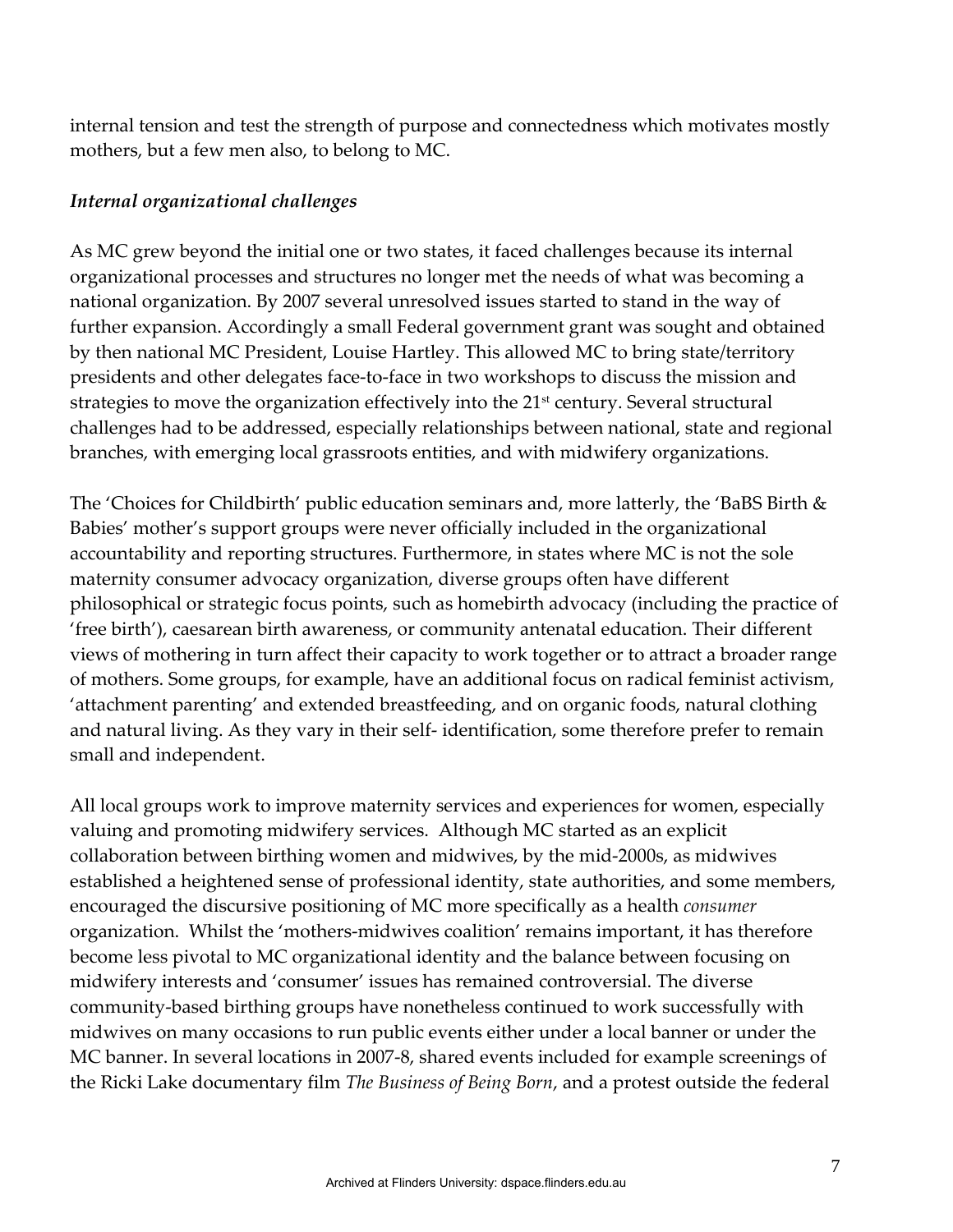parliament in response to changes to insurance and registration requirements around home birth midwifery access in 2009.

In a country as large as Australia, and with only the limited funds from membership and local fundraising, MC's communication challenges have been considerable. It has been difficult for state presidents to come together or even to meet with regional representatives to build the relationships required for concerted advocacy efforts. The Internet has enabled a shared interactive national online list-serve, and some at local levels, and email and teleconferences also allow office bearers and members to work together more effectively, such as on the national newsletter, although such 'distanciated' relationships cannot replace the interpersonal trust and local knowledge of 'real time and space'. Conflicts and misunderstandings, which can become especially acute in the emotionally-laden field of childbirth, can also become amplified in the absence of personal bonds and knowledge of each other.

Sustaining involvement is also a challenge in an organization run by volunteers who are at the same time mostly mothers with young children and families to care for, and often also women in part-time or full-time paid work. Not only are those most active in the organization at risk of finding themselves burnt-out from working a 'triple shift' (mothering & caring work, paid work outside the home, unpaid advocacy work) but for many, activism around birth is part of a life cycle stage, soon replaced by joining kindergarten and school groups as their children grow up. Those with longest involvement have often been midwives, researchers, or activists who go on to doula or midwifery training, finding their involvement to be a great opportunity to 'bond in sisterhood' to work to improve women's lives. The shared commitment to widening women's birthing options, especially birth centers and homebirth, and to improving mainstream hospital-based services has remained MC's central focus, but has also been challenged by the external political environment.

#### **Confronting the challenges of political advocacy**

The *external* challenges faced by the Maternity Coalition include the continuing power of the medical lobby and of a biomedical paradigm which diminishes women's agency in reproduction (Rothman *In labour*; Martin) and contributes to the cultural dominance of medicalized birth. The Australian Federal Government's National Review of Maternity Services in 2008-9 generated a key period of mobilization and consumed an enormous amount of MC's time and energy, although with very disappointing and demoralizing results. Auspiced by a reformist Labor government elected in late 2007 as part of its larger health reform agenda, the MSR was responding to several pressures for reform of the maternity system, significantly those put on the agenda by MC via the NMAP in 2002. MC leaders played a key stakeholder role in the MSR process, notably Justine Caines (also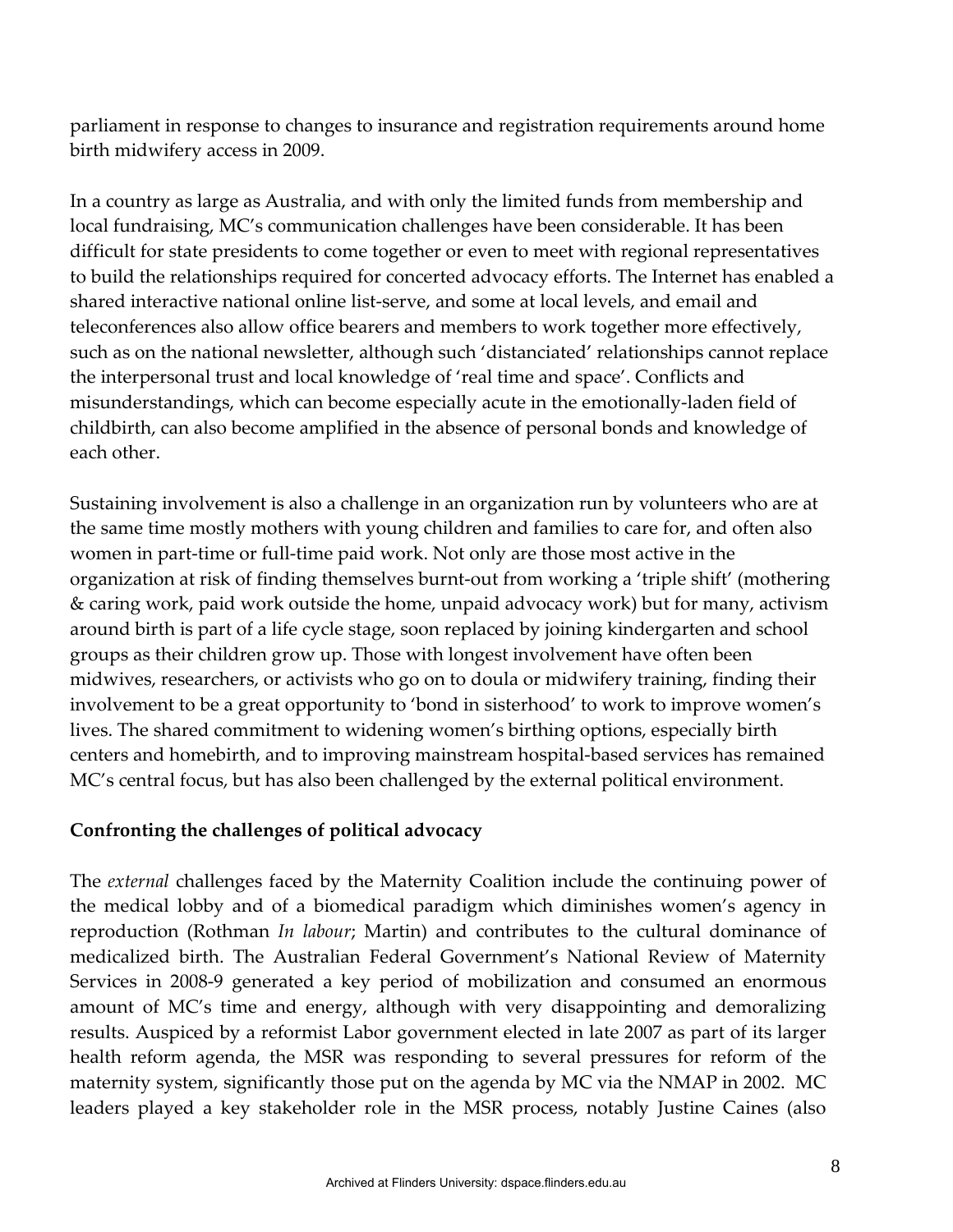representing Homebirth Australia) who contributed enormously to public media discussion. From the initial consulting period, there was genuine optimism that changes to the power dynamic of Australian maternity care were a real possibility.

MC advocates, and others in related organizations, worked tirelessly to encourage women to write submissions to the Review, providing templates and holding gatherings where women submitted letters 'en masse', advocating for the right to be able to choose their own midwife and birthplace. Following its formal report in February 2009, the MSR resulted in legislation to facilitate new arrangements for midwives and nurse practitioners, designed to enable those of them registered as 'eligible' professionals to access state health insurance (Medicare) rebates and pharmaceutical benefits, along with indemnity insurance. However, as such 'eligible' midwives are now required to work in 'collaborative arrangements' with obstetricians or hospitals, a new form of control has been instituted over both women's choices and midwives' practice. Despite vigorous campaigning by mothers and supporters—a 3000 strong rally to protest outside the national Parliament, letter writing, media work and meetings with politicians—the legislation was passed in 2010. Activism around the MSR has confirmed the power of the medical lobby and hence also revealed the limitations of women's role as consumers and their political effectiveness in changing a mainstream system.

#### **Gaining and maintaining credibility as a voice for women**

While Maternity Coalition gained a heightened public profile during the MSR process, members nevertheless had difficulty representing a coherent public voice. Internal differences emerged within MC itself, between MC and other groups, and within the midwifery community. These continue to reflect longstanding tensions which split the Australian homebirth movement in the early 1990s and which MC had since sought to overcome. Some saw the struggle over the MSR primarily as *ideological*, requiring a huge cultural paradigm shift to remove childbirth, an intrinsically 'natural part of life', entirely away from government or medical control. They draw on counter cultural, and often essentialist, radical feminist imagery to emphasize women's embodied capacities and the importance of rejecting mainstream services. Others instead interpret maternity reform in more pragmatic and reformist terms as using state policy to slowly change a health system to ensure greater equity for socially disadvantaged women as well as offer increased choices and autonomy for all. In spite of some overlap of objectives and shared strategies, both strands within the birth movement are evident within MC, which also faces continued challenges associated with public image. Unlike in the 1970s, 'alternative' birthing is not exactly fashionable in a contemporary technocratic, risk-oriented and celebrity-obsessed culture.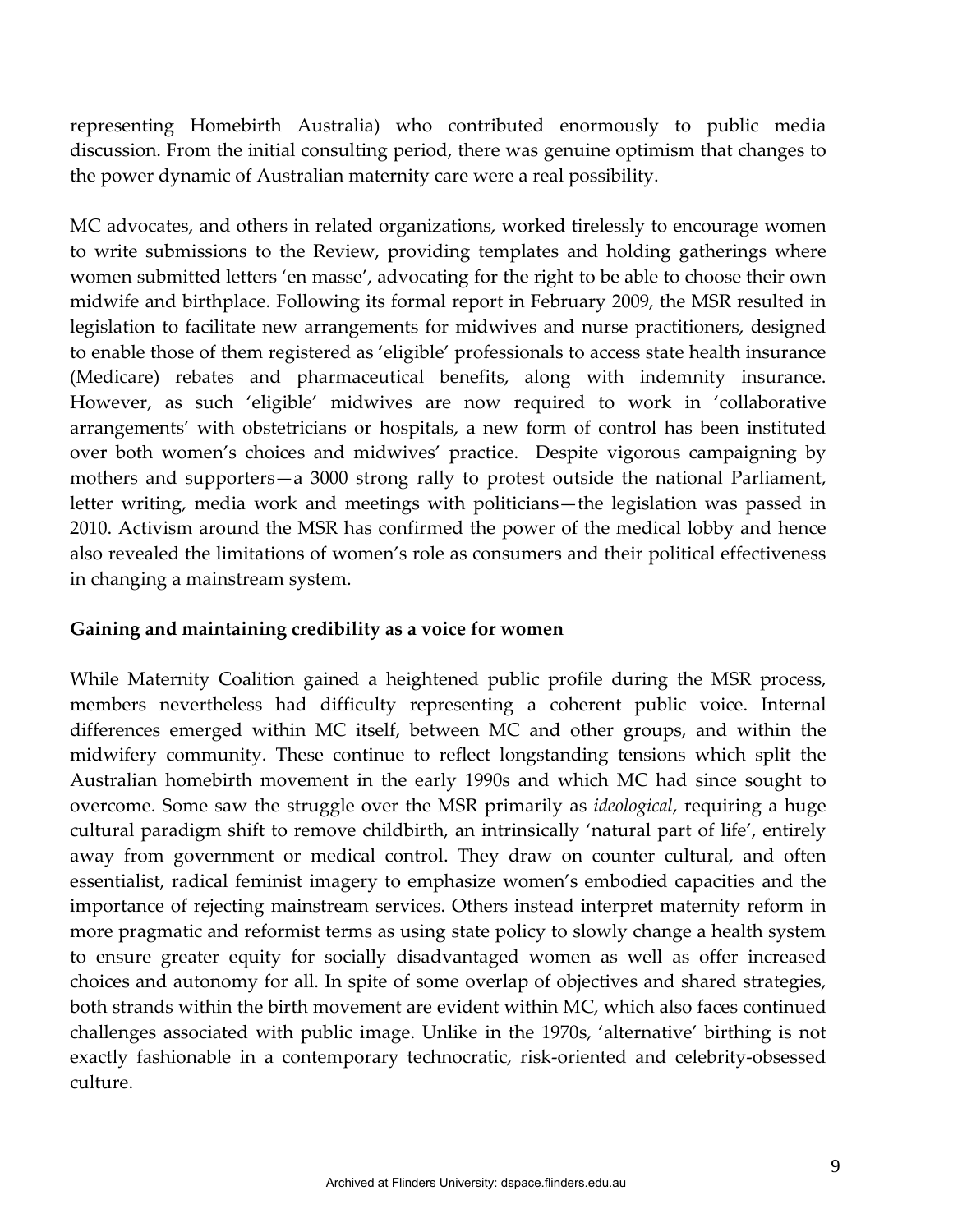Medical dominance is so taken for granted in Australia that few women question it, or even see that the adverse health outcomes they often experience with birth are caused by the way the system is often set up to fail them (and not to provide, for example, the emotional care and time they need to give birth under their own steam), so that women have no option but instead to 'trust' their doctors, and then blame themselves and their own bodies for negative experiences of birth and early motherhood (Campo). Reflecting the cultural dominance of biomedicine, the media also often derogatively present birth advocacy groups as 'hippies' and 'feminists' driven by ideology and irrational hatred of 'modern' medicine (e.g. Devine). It is usually doctors and their organizations, rather than women and their midwifery advocates, who are then sought for opinion by journalists. As a volunteer-run organization supported by a relatively narrow membership base, MC struggles to compete with the united front presented by powerful medical interests supported by paid executive officers, paid professional media teams, etc. During the MSR for example, doctors lobbied vigorously in favor of supporting the status-quo of medicallyled birth. While they claimed achieving low levels of infant and maternal mortality rates as their success, they ignored evidence presented concerning high levels of maternal morbidity —postnatal depression, post-traumatic stress disorder, relatively high levels of caesarean and perineal trauma, and low breastfeeding rates.

Ironically, the constraints of neo-liberal health care provision both open up new possibilities for health care reform, including stress on increased 'choices' in childbirth, but also constrain the agendas (Reiger, *Neoliberal quickstep*). Health professionals and policy advisors with a 'health-risk' rather than 'wellness' attitude to pregnancy and birth provide the main input to the service system design, planning and management, often marginalizing attempts by women as consumers seeking service redesign to be more woman-centered. A decade and more of conservative governments has seen the demise of many feminist-oriented agencies within federal and state bureaucracies, limiting MC's capacity to mobilize support outside of health policy decision-making. However, in advocating for women's needs, MC has benefited from the resources now associated with health consumer advocacy more generally, and from having well-educated members with skills to use the Internet to gather and analyze the same scientific research evidence to which doctors alone traditionally had access. MC has also been supported in this regard by some members whose professional lives in academia (feminist and women's studies, midwifery, sociology, and public health in particular) facilitates informed critique of the status quo, challenges medical views, and highlights research on models of care which give more benefit to women (see e.g. Newman *Why planned attended homebirth, Health care system*). MC has also had support from some professional groups whose mandate includes increasing the provision of woman-centered care, in particular the Australian College of Midwives, and from doctors—more often in the public than the private health system who support less medicalized models of care because they acknowledge the rights of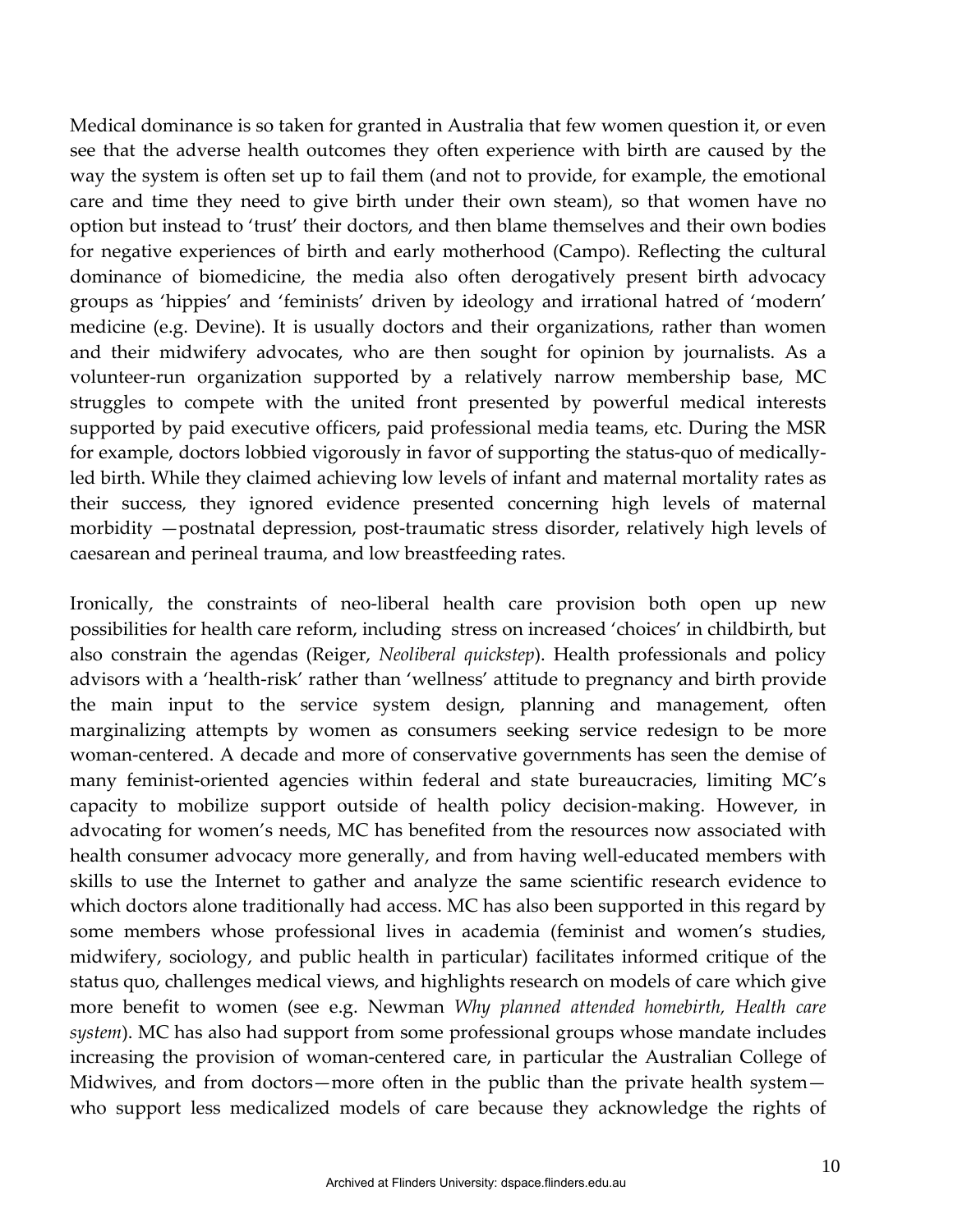women to be autonomous decision-makers in reproductive health care and respect the professional role of midwives

# **CONCLUSION**

That the Maternity Coalition's advocacy work for Australian women in childbirth can sometimes feel like an uphill battle is hardly surprising in view of the internal and external challenges it involves. Organizations such as MC will have a reason to exist as long as obstetrics, despite increased women entering the profession, continues to act as an institutional bastion of male domination of women, over-riding women's agency in childbirth and maintaining masculine 'medicine' verses feminine 'illness'. The medical, scientific focus remains on mechanistic and reductionist explanations and 'controlling' approaches to childbirth care, while alternative 'birth models that work', emphasizing interaction, holistic care and the integrity of organisms, struggle for legitimacy and support (Davis-Floyd et al). This means that activist mothers need coalitions within a renewed women's movement in order to achieve a paradigm shift to give women their rightful and respected central place in the reproductive process. The many roles that are required to run a national organization mostly of young mothers, let alone to recruit new members and also undertake advocacy, can be very demanding. It is testimony to women's amazing energy, abilities, creative force and passion that women-led organizations such as Maternity Coalition *are* able to exist and continue to remind us that, as Barbara Katz Rothman put it some time ago: 'Birth is not only about making babies. It's about making mothers- strong, competent, capable mothers who trust themselves and believe in their inner strength' (Rothman *Women Providers and Control:* 254).

## **CONTACT DETAILS**

**Maternity Coalition –** [www.maternitycoalition.org.au](http://www.maternitycoalition.org.au/) **Email:** nationalpresident@maternitycoalition.org.au

## **ACKNOWLEDGEMENTS**

The authors acknowledge all the women (and a few good men!) who have worked tirelessly over the years to develop MC into the national organization which it is today. They also thank the following for their helpful comments on an earlier draft of the chapter: Lisa Metcalfe - MC Immediate Past National President; Ann Catchlove - MC Acting National President; Bruce Teakle – Member of MC National Executive Committee and former MC Queensland State Branch President, and Leslie Arnott, Victorian consumer representative and former MC National President.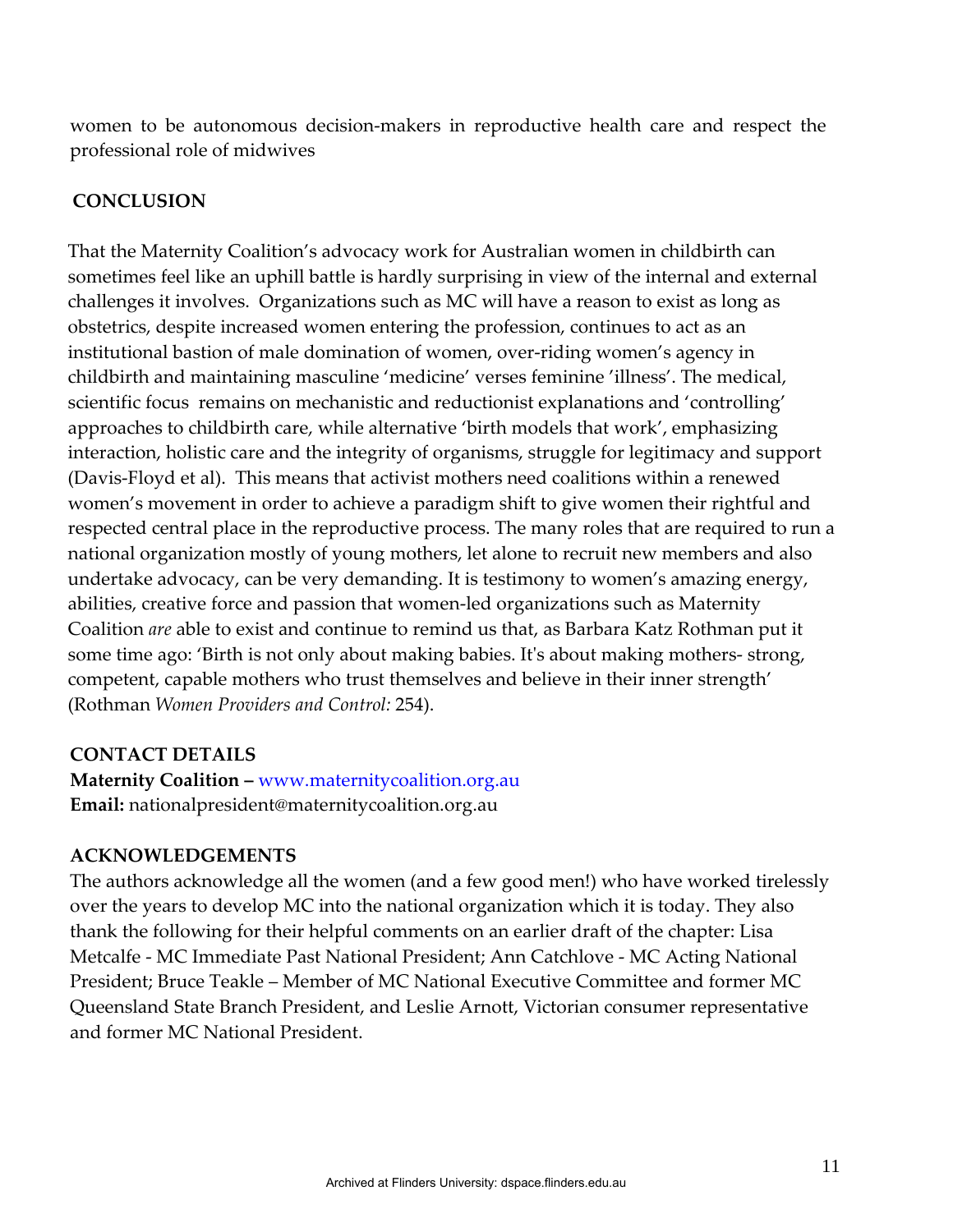#### *Works Cited*

.

Campo, Monica. "Trust, power and agency in childbirth: Women's relationships with obstetricians". Outskirts: feminisms along the edge, 22. May 2010. 28 August 2010: [http://www.chloe.uwa.edu.au/outskirts/archive/volume22/campo.](http://www.chloe.uwa.edu.au/outskirts/archive/volume22/campo)

Davis-Floyd, Robbie, Barclay, Leslie, and Jan Tritten, (Eds). Birth models that work. Berkeley: University of California Press.

Devine, Miranda. "Caesarean scar mongers should zip it". Sydney Morning Herald. 21 Feb. 2009. 1 Sept. 2010: [http://www.smh.com.au/opinion/caesarean-scar-mongers](http://www.smh.com.au/opinion/caesarean-scar-mongers-should-zip-it-20090220-8dkm.html)[should-zip-it-20090220-8dkm.html.](http://www.smh.com.au/opinion/caesarean-scar-mongers-should-zip-it-20090220-8dkm.html)

Goer, Henci. "Humanizing Birth: a global grassroots movement". Birth: Issues in Perinatal Care: 31.4 (2004):308-314.

Martin, Emily. The woman in the body: a cultural analysis of reproduction. Milton Keynes: Open University Press, 1989

Newman, Lareen. "Why planned attended homebirth should be more widely supported in Australia". Australian & New Zealand Journal of Obstetrics & Gynaecology 48 (2008):450-453.

—— "The health care system as a social determinant of health: qualitative insights from South Australian maternity consumers". Australian Health Review 33.1 (2008): 62-71.

Reiger, Kerreen M. "Reconceiving Citizenship: the challenge of mothers as political activists". Feminist Theory, 1.3 (2000): 309-327.

——Our Bodies, Our Babies: The Forgotten Women's Movement. Carlton: Melbourne University Press, 2001.

——"The Neoliberal quick step: Contradictions in Australian maternity policy". Health Sociology Review, 15.4 (2006): 330-340

Rothman, Barbara Katz. In labor: women and power in the birthplace. London: Junction, 1982.